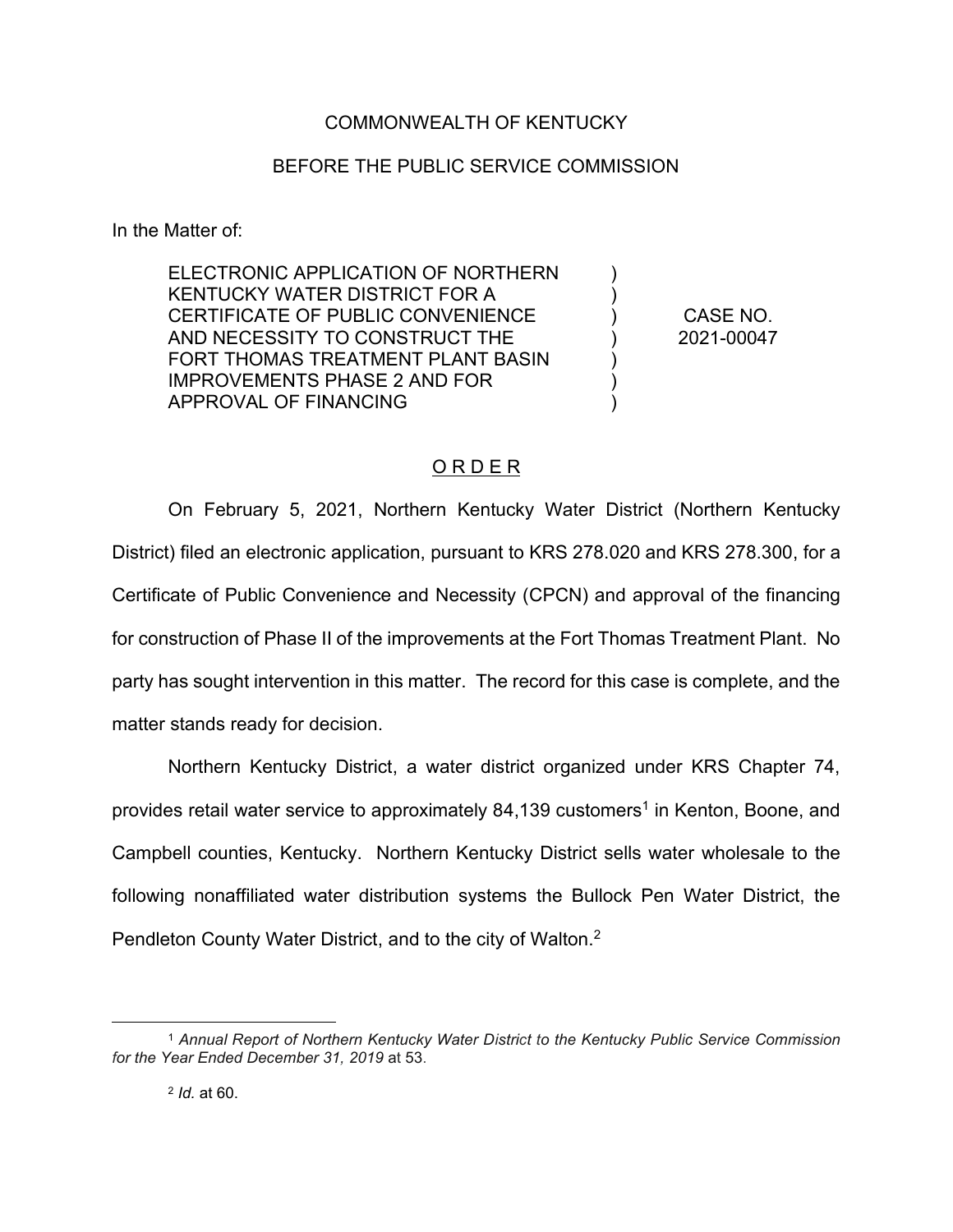The proposed Phase II Project will improve water quality and service reliability for customers by making improvements to both the Taylor Mill Treatment Plant (Taylor Mill Plant) and the Fort Thomas Treatment Plant (Fort Thomas Plant).<sup>3</sup> The Taylor Mill Plant contains a critical pump station, which is responsible for transmitting water to approximately 60 percent of Kenton County.<sup>4</sup> The pump station and a majority of the Taylor Mill Plant have a single source of electricity from a Duke Energy transmission line.<sup>5</sup> The proposed Phase II Project includes the installation of a generator, switch gear, and new substation that will provide a backup power supply to the Taylor Mill Plant. 6

The Phase II Project will address the problems at Basin No. 1 and Basin No. 2 at the Fort Thomas Plant.<sup>7</sup> The improvements at these two basins will include concrete repair, reconfiguration of the flocculation process and mixing basins, and replacement of influent/effluent valves and sludge collection equipment.<sup>8</sup> Also, in Phase II the existing tube settlers in all four basins will be replaced with new plate settlers and the chemical feed manifold piping will be replaced in the sodium hypochlorite building.<sup>9</sup>

Northern Kentucky District intends to finance the \$6,000,000 project with a \$3,395,000 State Revolving Fund (SRF) loan from the Kentucky Infrastructure Authority

<sup>5</sup> *Id.*

<sup>6</sup> *Id.*

- <sup>8</sup> *Id.*
- <sup>9</sup> *Id.*

<sup>3</sup> Northern Kentucky District's Response to Staff Telephone Data Request of March 24, 2021 (filed Mar. 25, 2021), Item 2.

<sup>4</sup> *Id.*

<sup>7</sup> *Id.* There are four uncovered concrete basins at the Fort Thomas Plant.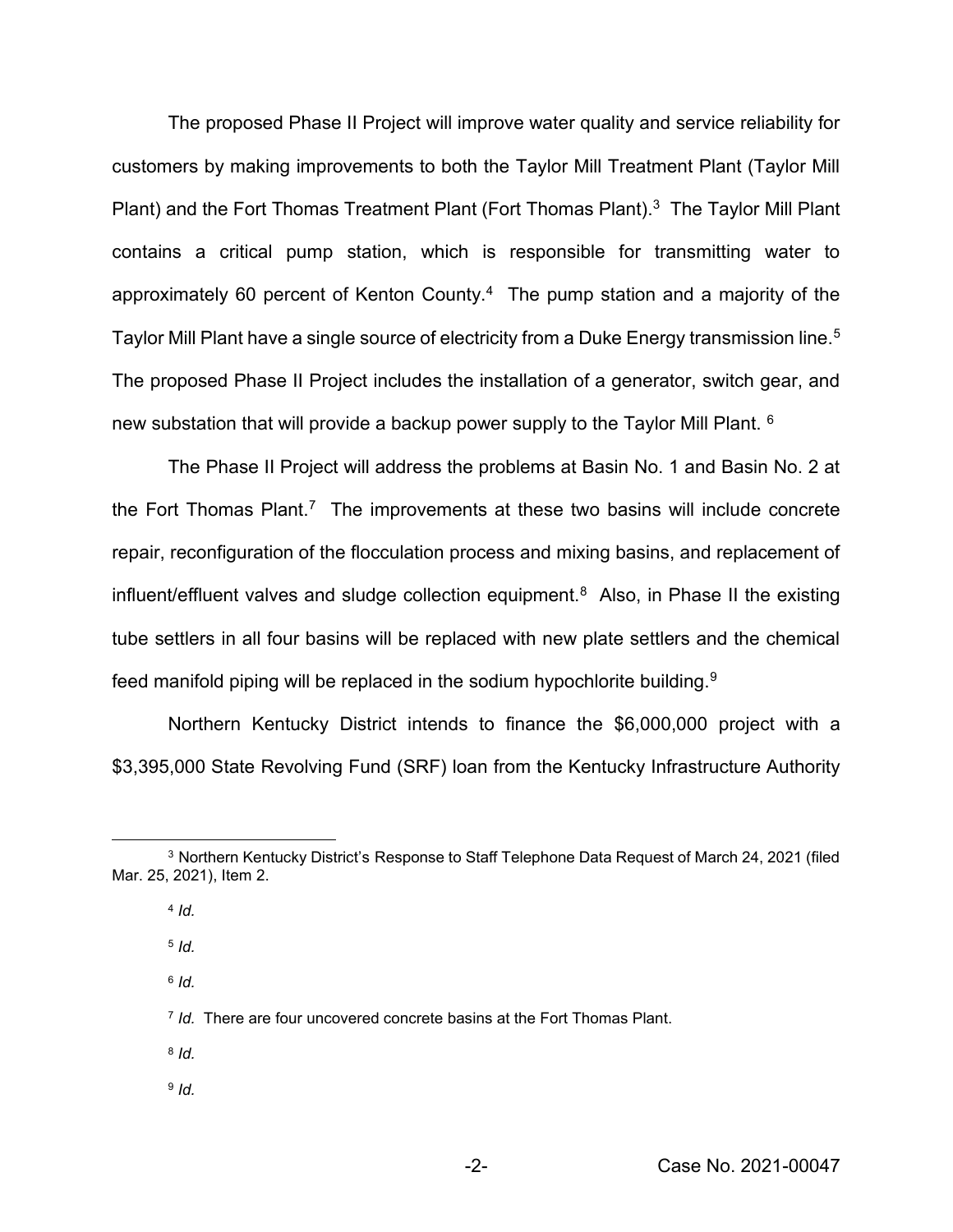$(KIA)$  and a \$2,065,000 Bond Anticipation Note  $(BAN).<sup>10</sup>$  The \$3,395,000 KIA SRF loan is to be repaid over a 20-year term at an interest rate of 1.75 percent per annum with a loan-servicing fee of 0.25 percent of the annual outstanding loan balance payable to KIA with each interest payment.<sup>11</sup>

GRW, Engineering prepared the plans and specifications for the proposed Phase II construction project.<sup>12</sup> The Kentucky Division of Water (KDOW) approved the plans and specifications for the proposed construction of Phase II of the improvements at the Ft. Thomas Treatment Plant on October 20, 2020. <sup>13</sup> Northern Kentucky District opened bids for this project on January 13, 2021. Bids are subject to acceptance for 90 days. The bids on this project will expire on April 13, 2021.<sup>14</sup> Northern Kentucky District states that the proposed improvements will enable it to continue to provide adequate and safe service to its customers.<sup>15</sup>

To establish that the public convenience and necessity require the construction of a new facility, an applicant must demonstrate the need for the proposed facilities and that the proposed construction will not result in the wasteful duplication of facilities.<sup>16</sup>

"Need" requires:

- <sup>14</sup> *Id.* at paragraph 10.
- <sup>15</sup> *Id.* at paragraph 6.
- <sup>16</sup> *Kentucky Utilities Company v. Public Service Commission*, 252 S.W.2d 885 (Ky. 1952).

<sup>10</sup> Application at paragraph 7.

<sup>11</sup> *Id.*, Exhibit D, Project Finance Information.

<sup>12</sup> *Id.*, Exhibit A.

<sup>13</sup> *Id.*, Exhibit B3.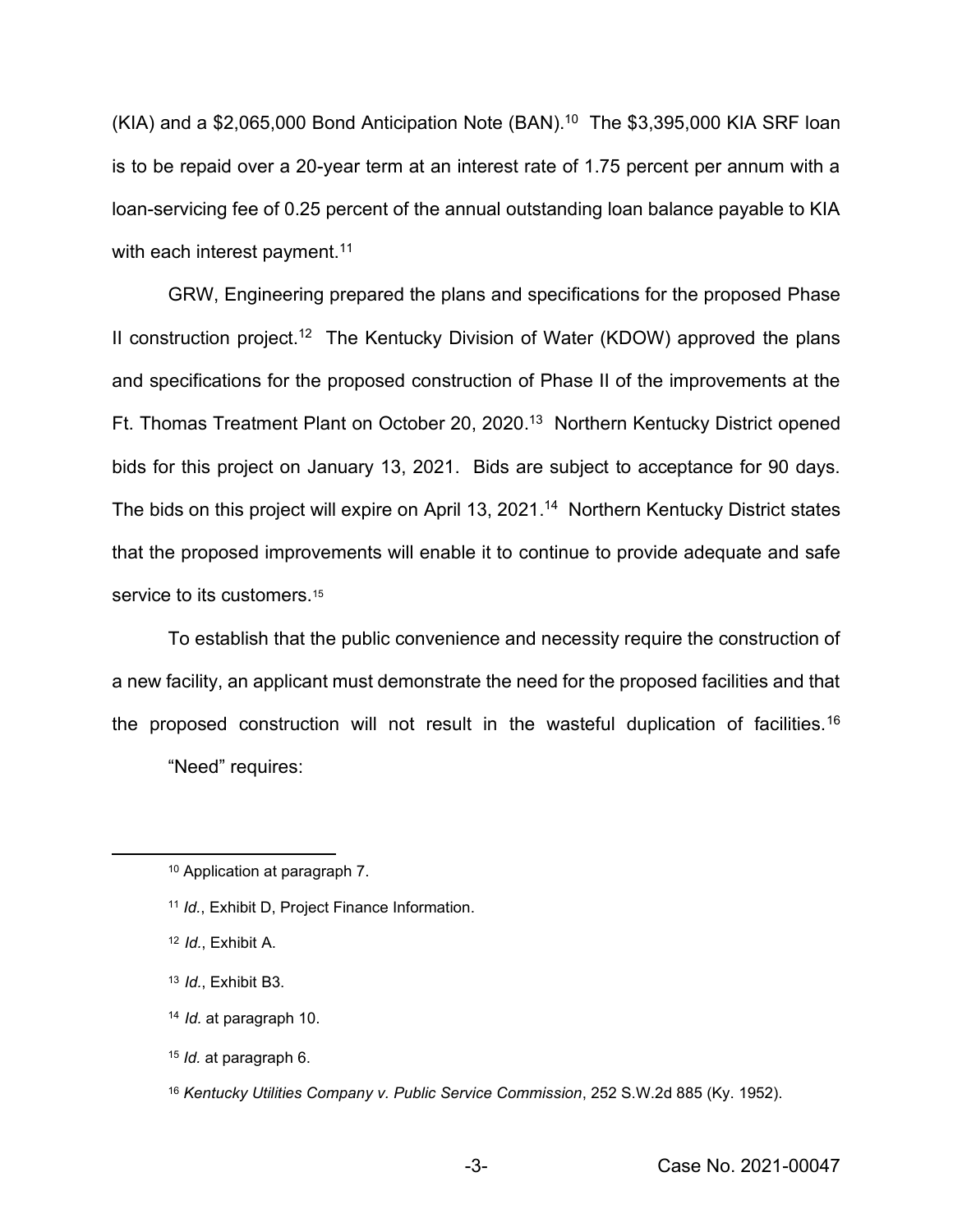[A] showing of a substantial inadequacy of existing service, involving a consumer market sufficiently large to make it economically feasible for the new system or facility to be constructed or operated.

[T]he inadequacy must be due either to a substantial deficiency of service facilities, beyond what could be supplied by normal improvements in the ordinary course of business; or to indifference, poor management or disregard of the rights of consumers, persisting over such a period of time as to establish an inability or unwillingness to render adequate service.<sup>17</sup>

"Wasteful duplication" is defined as "an excess of capacity over need" and "an excessive investment in relation to productivity or efficiency, and an unnecessary multiplicity of physical properties."<sup>18</sup> To demonstrate that a proposed facility does not result in wasteful duplication, we have held that the applicant must demonstrate that a thorough review of all reasonable alternatives has been performed.<sup>19</sup> Selection of a proposal that ultimately costs more than an alternative does not necessarily result in wasteful duplication.<sup>20</sup> All relevant factors must be balanced.<sup>21</sup> The statutory touchstone for ratemaking in Kentucky is the requirement that rates set by the Commission must be fair, just and reasonable.<sup>22</sup>

<sup>18</sup> *Id.*

<sup>22</sup> KRS 278.190(3).

<sup>17</sup> *Id.* at 890.

<sup>19</sup> Case No. 2005-00142, *Joint Application of Louisville Gas and Electric Company and Kentucky*  Utilities Company for a Certificate of Public Convenience and Necessity for the Construction of *Transmission Facilities in Jefferson, Bullitt, Meade, and Hardin Counties, Kentucky* (Ky. PSC Sept. 8, 2005).

<sup>20</sup> *See Kentucky Utilities Co. v. Pub. Serv. Comm'n*, 390 S.W.2d 168, 175 (Ky. 1965). *See also* Case No. 2005-00089, *The Application of East Kentucky Power Cooperative, Inc. for a Certificate of Public Convenience and Necessity for the Construction of a 138 kV Electric Transmission Line in Rowan County, Kentucky* (Ky. PSC Aug. 19, 2005), final Order.

<sup>21</sup> Case No. 2005-00089, *East Kentucky Power Cooperative, Inc.* (Ky. PSC Aug. 19, 2005), final Order at 6.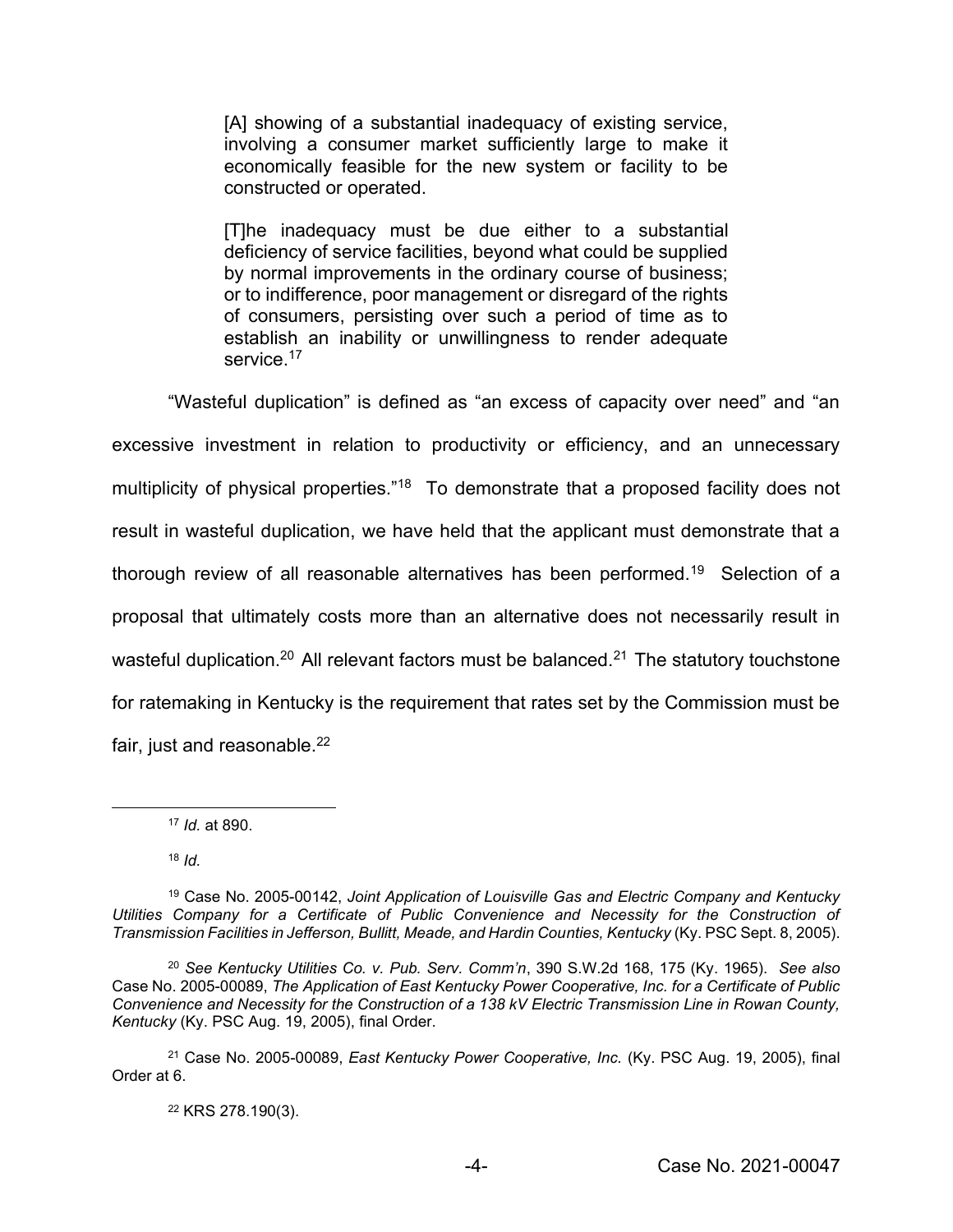KRS 278.300(2) requires a finding by the Commission that the proposed Assistance Agreement is for some lawful object within the corporate purposes of Northern Kentucky District, is necessary or appropriate for or consistent with the proper performance by Northern Kentucky District of its service to the public and will not impair its ability to perform that service, and is reasonably necessary and appropriate for such purpose.

Having reviewed the application and being otherwise sufficiently advised, the Commission finds that:

1. The proposed construction will not result in wasteful duplication of existing facilities.

2. The proposed construction does not conflict with any existing certificates or the service of any other utility operating in the area.

3. Public convenience and necessity require the proposed construction, which allows Northern Kentucky District to continue to provide reliable and adequate water service to its customers.

4. KDOW has approved the plans and specifications for the proposed project.

5. The proposed Assistance Agreement with KIA is for lawful objects within Northern Kentucky District's corporate purpose. It is necessary for, appropriate for, and consistent with the proper performance of Northern Kentucky District's service to the public. It will not impair Northern Kentucky District's ability to perform that service. It is reasonably necessary and appropriate for such purpose.

6. Furthermore, \$2,065,000 of this project will be financed through a BAN, and Commission approval of the financing of this amount is not presently required. However,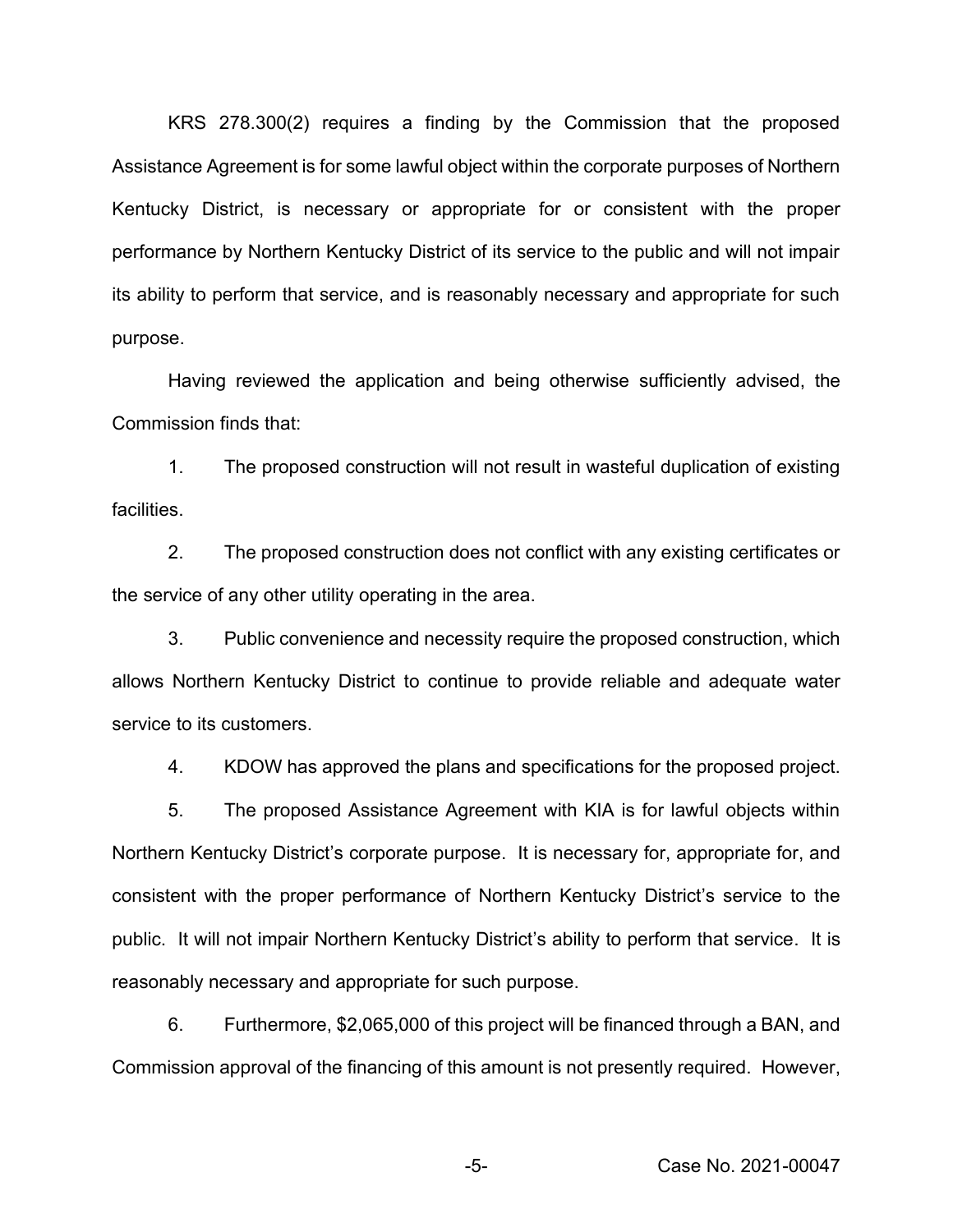pursuant to KRS 278.300, Northern Kentucky District should seek Commission approval before issuing any long-term revenue notes.

IT IS THEREFORE ORDERED that:

1. Northern Kentucky District is granted a CPCN to proceed with the proposed construction of Phase II of the improvements at the Fort Thomas Plant and the Taylor Mill Plant as set forth in its application.

2. Northern Kentucky District shall notify the Commission prior to performing any additional construction not expressly authorized by this Order.

3. Any deviation from the approved construction shall be undertaken only with the prior approval of the Commission.

4. Northern Kentucky District shall require construction to be inspected under the general supervision of a licensed professional engineer with a Kentucky registration in civil or mechanical engineering to ensure that the construction work is done in accordance with the contract drawings and specifications and in conformance with the best practices of the construction trades involved in the project.

5. Northern Kentucky District is authorized to supplement the executed Assistance Agreement with KIA and, under the terms of that Agreement, to borrow from KIA an amount not to exceed \$3,395,000 to be repaid over a 20-year period at an interest rate of 1.75 percent per annum and loan servicing fee of 0.25 percent per annum.

6. Northern Kentucky District shall submit an application to the Commission prior to issuing any securities that require approval pursuant to KRS 278.300.

7. Northern Kentucky District shall file with the Commission documentation of the total costs of this project, including the cost of construction and all other capitalized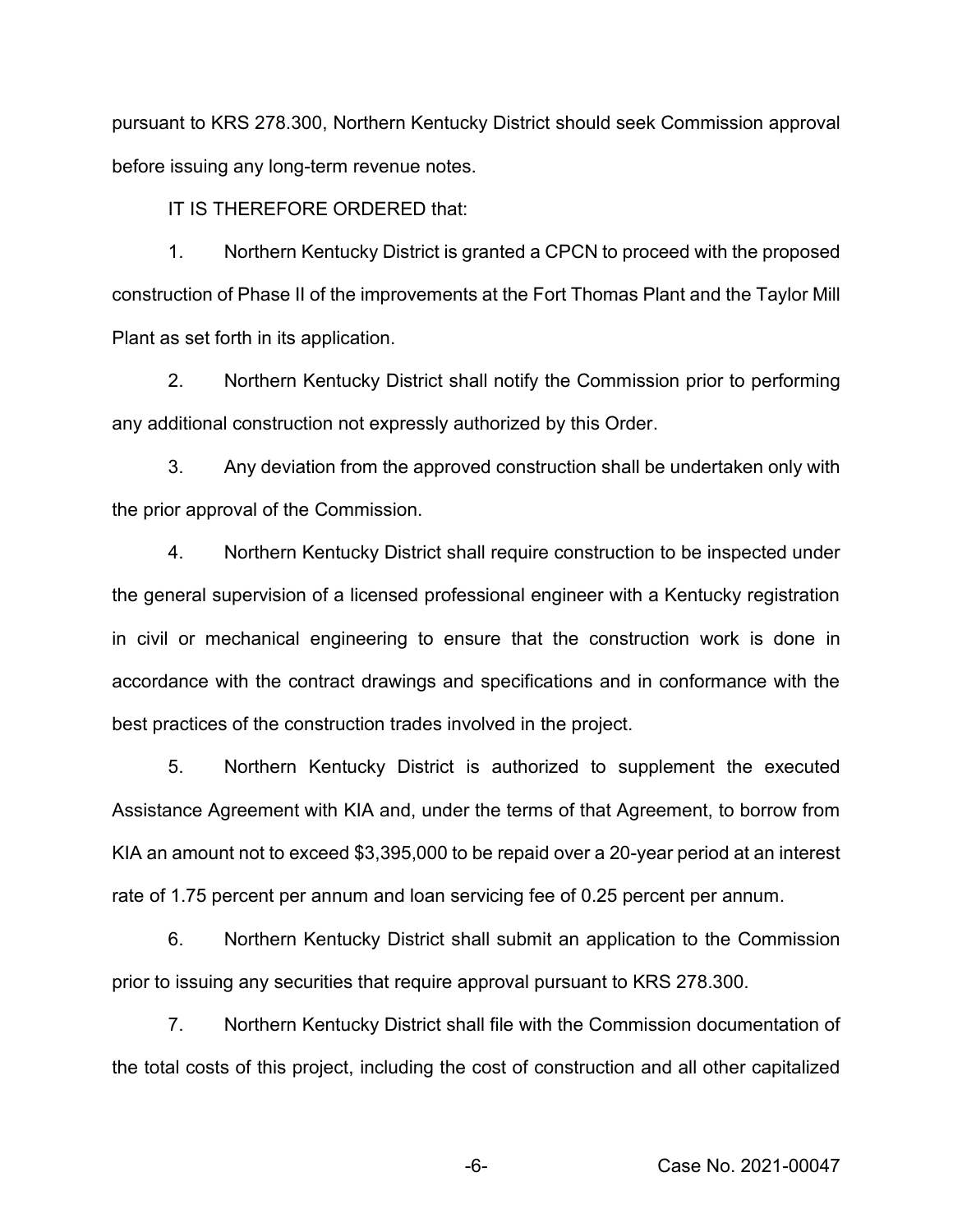costs, (e.g., engineering, legal, administrative) within 60 days of the date that construction authorized under this CPCN is substantially completed. Construction costs shall be classified into appropriate plant accounts in accordance with the Uniform System of Accounts for water utilities prescribed by the Commission.

8. Northern Kentucky District shall file a copy of the "as-built" drawings and a certified statement that the construction has been satisfactorily completed in accordance with the contract plans and specifications within 60 days of the substantial completion of the construction certificated herein.

9. Any documents filed in the future pursuant to ordering paragraphs 2, 6, 8, and 9 shall reference this case number and shall be retained in the post-case correspondence file.

10. The Executive Director is delegated authority to grant reasonable extensions of time for the filing of any documents required by this Order upon Northern Kentucky District's showing of good cause for such extension.

11. This case is closed and removed from the Commission's docket.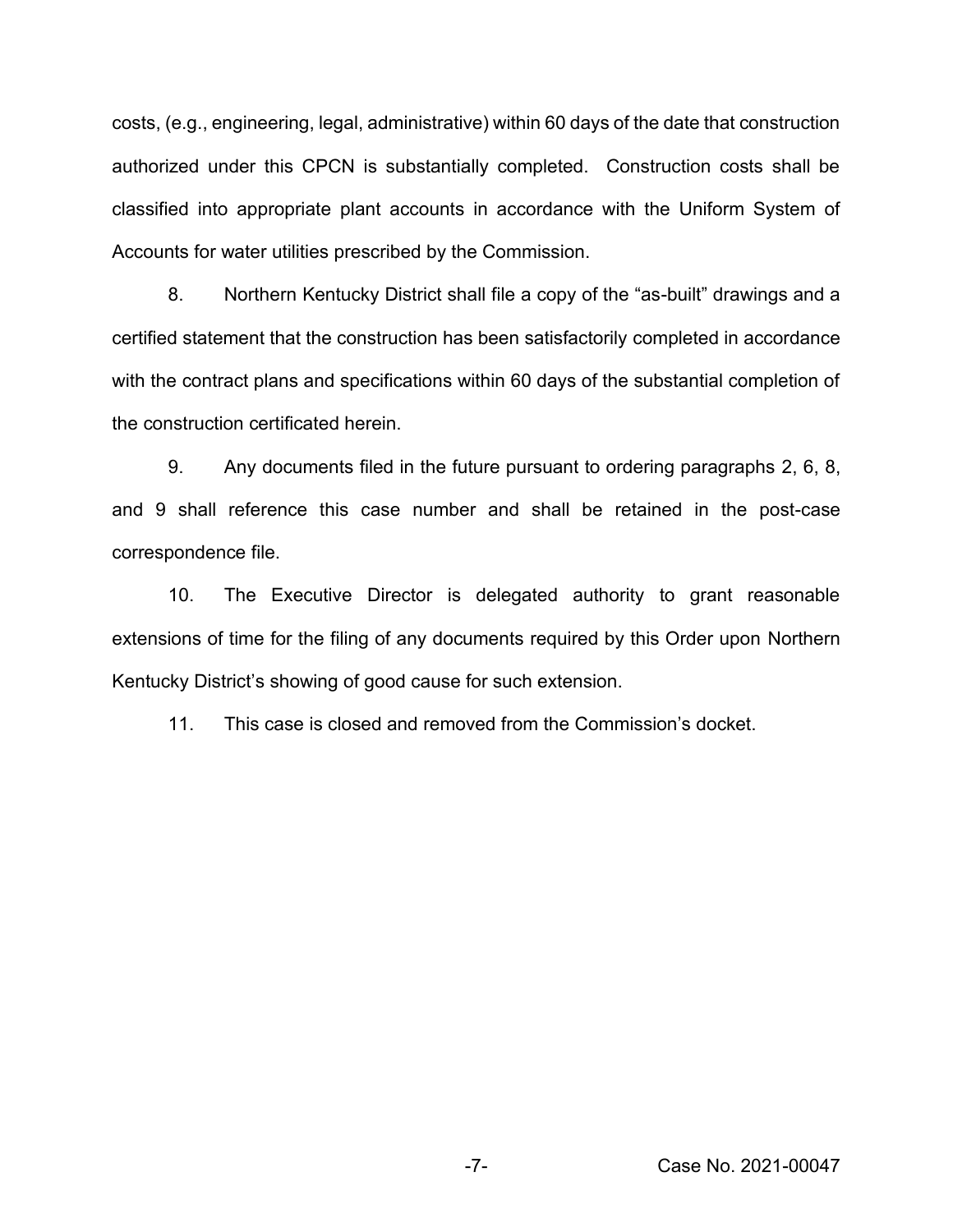By the Commission



ATTEST:

\_\_\_\_\_\_\_\_\_\_\_\_\_\_\_\_\_\_\_\_\_

Executive Director

Case No. 2021-00047